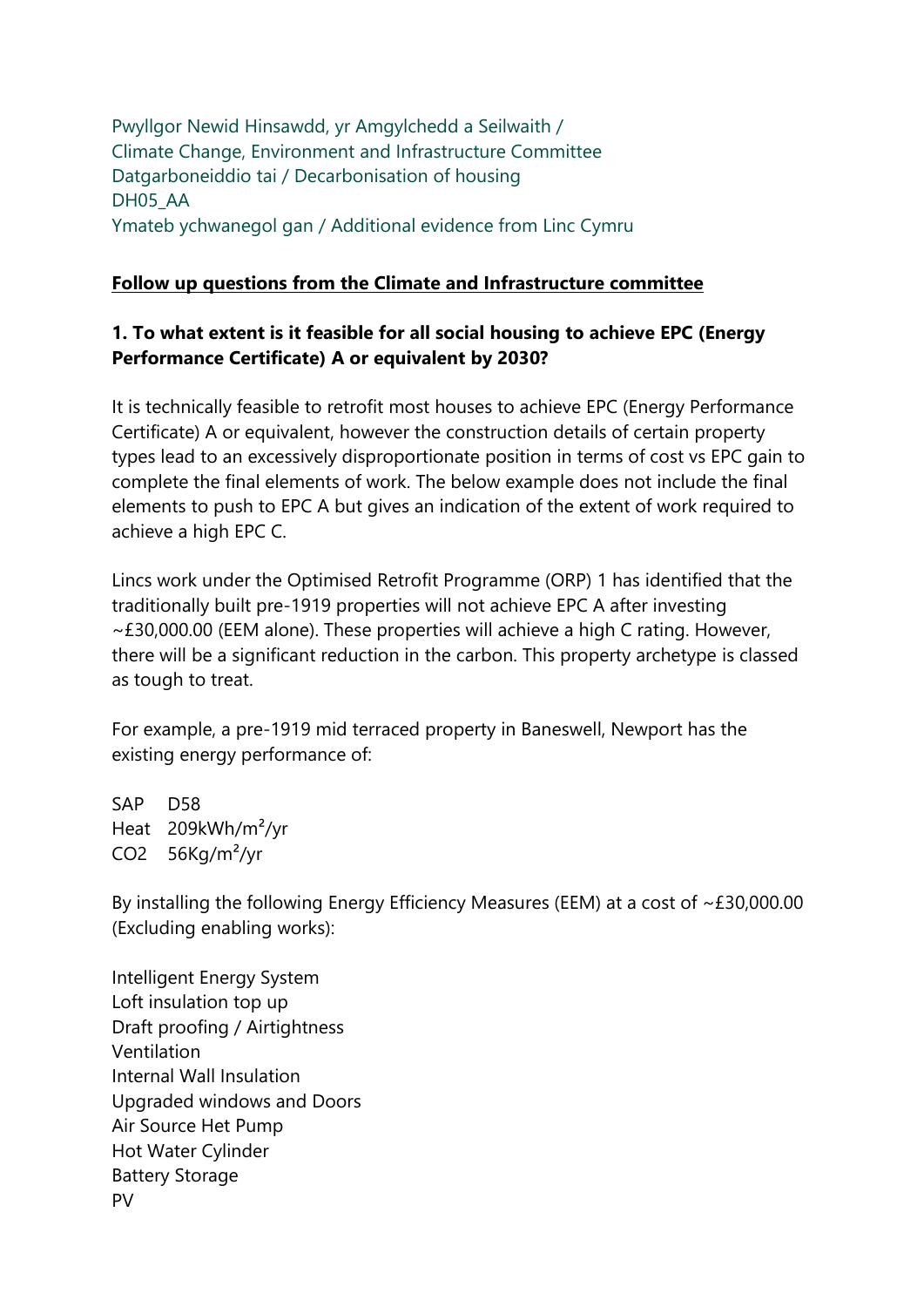The energy performance is estimated to be:

SAP C78 Heat 79kWh/m²/yr CO2 12Kg/m²/yr

The above demonstrates that although the EPC/SAP score is still short of EPC/SAP of A 92 the energy demand and CO2 have been reduced. To take this property to EPC A some extremely intrusive and high cost works for minimal EPC improvement would need to be carried out.

It is important to bear in mind that traditionally built pre-1919 properties represent over a 1/3 of the Welsh housing stock and 80% of existing properties in Wales will still be here in 2050. As a Social Housing Provider, Linc pre-1919 properties represent a 10% proportion of its stock.

The EPC A by 2030 target is ambitious and currently seems unachievable. It places significant financial pressures on RSL's to complete the works, impacting on their ability to invest in new homes, regeneration of communities, broader poverty reduction initiatives, tenant support among other important social measures. Should the target be aligned to RSL business plans and the ability for the supply chains, manufacturers and skilled workforce to be established, RSL's would be able to continue to meet the global needs of Welsh Government and society in general. An alternative option could include setting a target date for carrying out building evaluation / surveys and gathering data on properties by say 2025/6. This would mean that social landlords should be able to demonstrate, by 2025/6 a comprehensive route map to Zero/low Carbon. The ORP funded pilot projects are currently still being explored, and ongoing test and learn pilots due to complete over 2022/2023. Learning from these pilot projects will tie up neatly with the gathering of data on existing properties to truly inform the correct approach and map to achieve zero/low carbon homes.

Having a short target date could place pressure on making decisions that create less significant outcomes for tenants and buildings and harm the building fabric or the manner in which it performs. For example, if we were to rush in and carry out what is high value energy efficiency improvement works such as Air Source Heat Pump installation, only to then understand the gas grid could be utilised for clean/green hydrogen the high-cost installation of the Air Source Heat Pump could have been avoided with a straightforward boiler swap to accommodate hydrogen gas.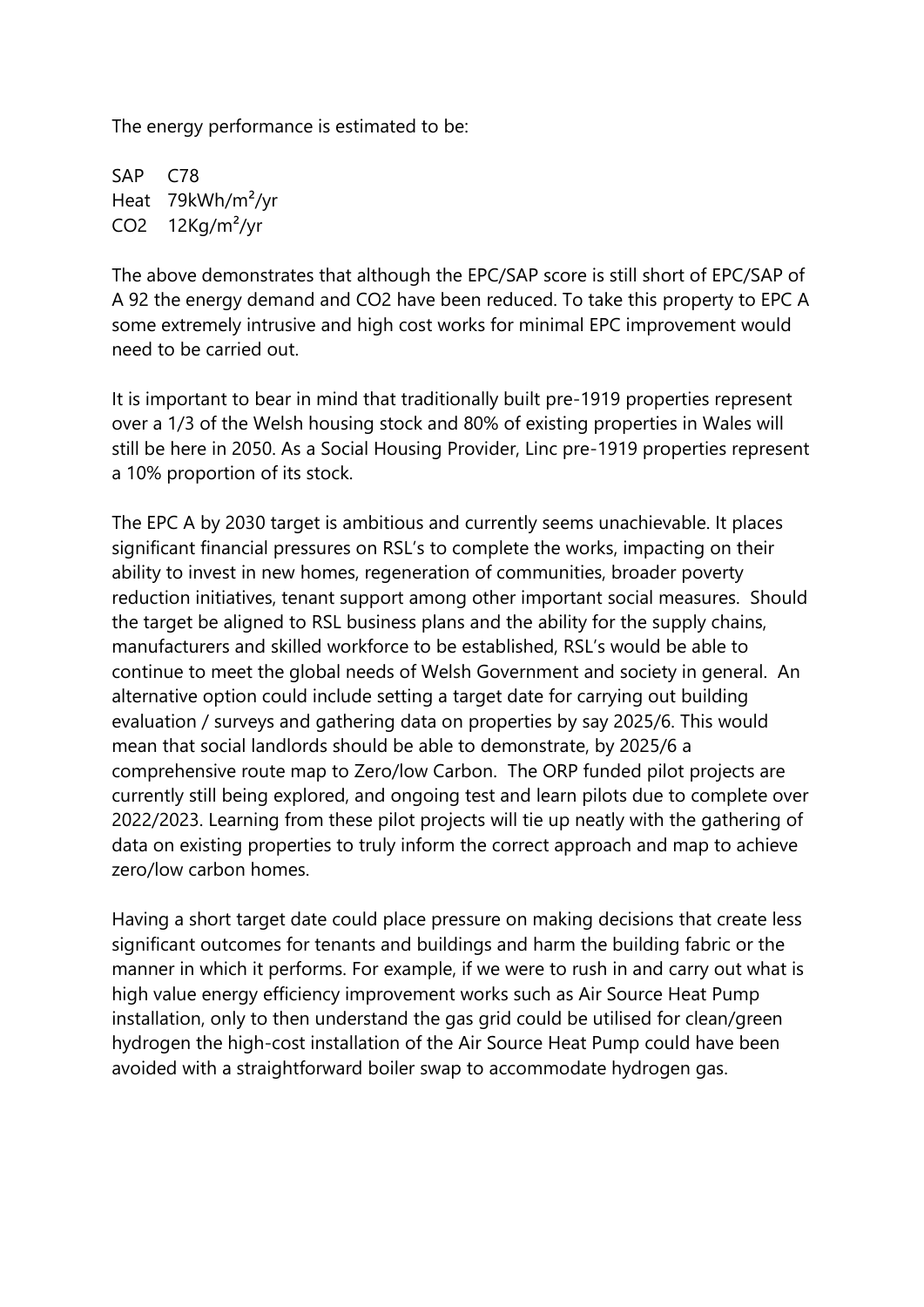# **2. What are your views on the need for a new independent quality assurance scheme for housing retrofit measures? How should such a scheme be developed?**

There is already an independent quality assurance scheme, Trustmark. Trustmark provide the quality assurance for works being delivered in accordance with PAS (Publicly Available Specification) 2035. PAS2035 is a comprehensive retrofit standard specification and a requirement set by Welsh Government for ORP funded projects Linc have worked with a consultancy firm and, to undertake the pre-construction building evaluation works in accordance with PAS2035 alone costs ~£3,000.00 - £5,000.00 per property dependant on pathway, it is highly likely that social landlord decarbonisation projects will fall in Path C which is the higher end of this scale. Project coordination and evaluation are not included within the cost.

Another quality scheme for retrofitting energy efficiency measures is Enerphit. The Passivhaus standard for existing buildings. Linc are currently working on a project with Wood Knowledge Wales, funded through ORP2 which is looking at the difference between Enerphit and PAS2035. This project runs until March 2023 when a true comparison of process, resource and cost can be concluded.

# **3. How can the financial challenges facing social landlords, particularly in recouping a proportion of the financial saving from energy efficiency measures, be addressed?**

There are still several innovative and creative projects exploring the financial challenges as part of the funded Optimised Retrofit Programme. Power purchase agreements could be an option and is a concept currently being explored at Linc. This is where a system, such as PV and Battery are installed on estate. PV and Battery are provided at no cost, including ongoing maintenance and replacement of the system but the energy provided at a fixed cost. The intention to provide a lower energy cost to the resident, some of which could be shared with the landlord. This solution is a win for the tenant as the cost kWh will reduce, the RSL (registered social landlords) can generate an income through sharing the reduced energy cost to the tenant and the 3rd party provider has a continuous income. This would not be suitable for all properties and would depend on the energy generation from the PV.

Solar PV array in-conjunction with agreed fixed energy feed in tariffs such as Octopus energy, could in theory recoup an income whereby some of the energy generated by technologies are not used by the resident. So, if for example a user does not require the amount of solar which has been generated, and the battery is at capacity. The sale back to the grid could be an income retained by each individual social landlord and utilised to repay some of the initial and ongoing costs for the technology. It is important to note, that feed in tariffs is well below what the cost per kWh is charged by the energy company, sometimes between 20-30p kWh difference. This presents a challenge as the feed in will not be significant to recoup all associated costs and if a